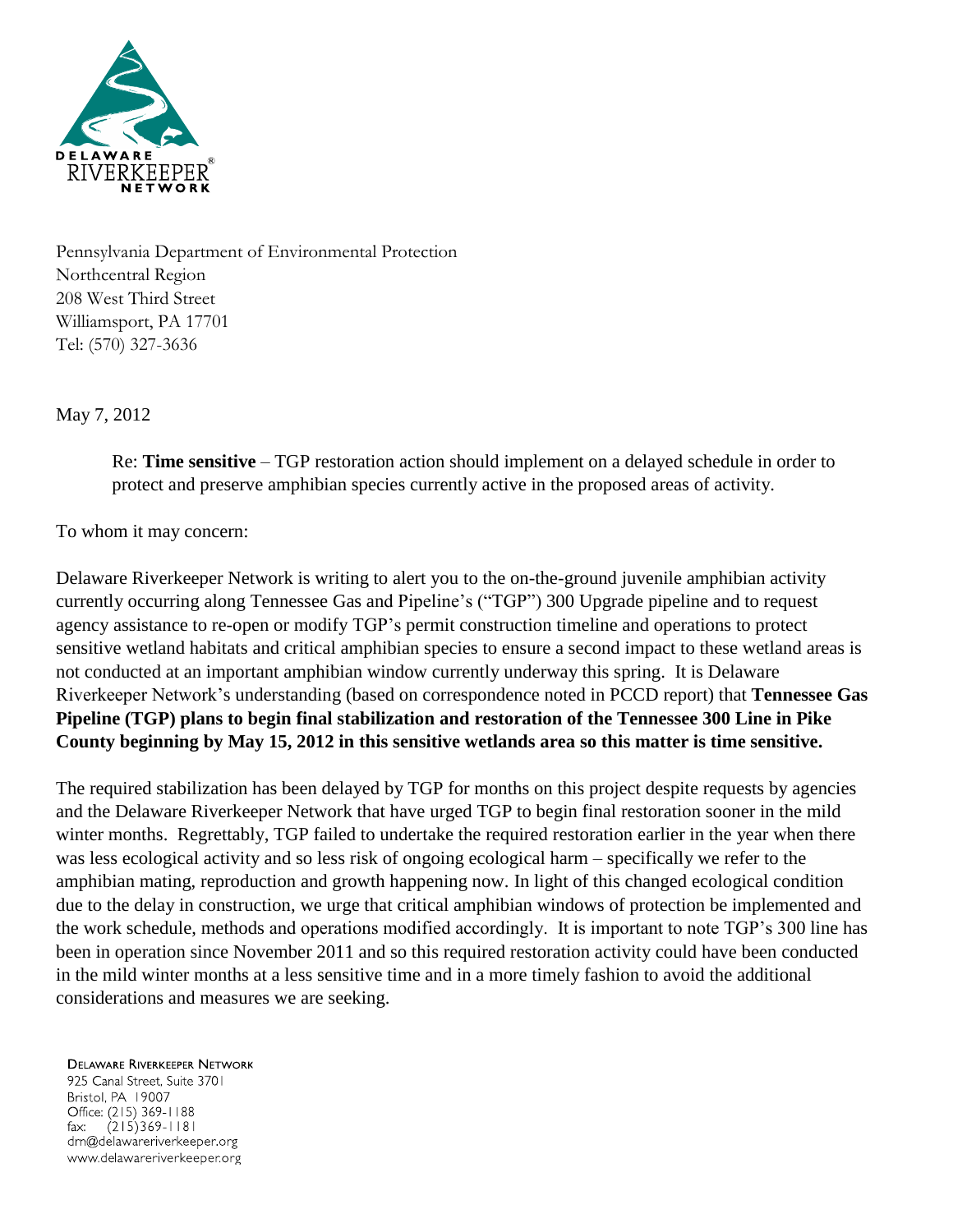Delaware Riverkeeper Network visited three wetland areas along the pipeline corridor in Delaware State Forest and the TGP 300 Line on April 29 and May 4, 2012. These areas are located in anti-degradation special protection watersheds and therefore these wetlands are also protected. Craft Brook is Exceptional Value as is its adjacent wetlands. During these field visits juvenile wood frog tadpoles (*Rana sylvatica*), adult red spotted newts (and juvenile red efts) (*Notophthalmus viridescens*), and American toads (*Bufo americanus)* were visibly present and abundant. In addition DRN staff heard the vocalizations of spring peepers (*Pseudacris crucifer*) in adjacent woodlands indicating likely spring peeper tadpoles are also present in adjacent wetland areas, just less visible in size. This was not a thorough herpetological study and so other species may very well be using these areas too and we would highly recommend a thorough herpetological survey be immediately conducted to determine other species present in this high quality area of the Delaware State Forest.

The wetlands at issue are classified as W038, W039, and W041 by TGP and are accessible from Delaware State Forest off of Schocopee Road northwest of Milford PA, Pike County. DRN requests assistance and guidance from agency wildlife specialists to ensure proper measures are taken in light of the situation and the looming construction date TGP has planned. It is important to note that DRN's understanding (based on the Earth Disturbance Inspection Report signed by PCCD on 4/12/12, Page 3) is that major construction is still planned at these wetland sites that would involve heavy equipment and major ground moving disturbance rather than hand work and more sensitive and minor removal of silt fences and remaining E&S devices. At these wetlands, large wood timber mats submerged and placed throughout the wetlands may need to be removed from the wetlands bottoms – seriously disturbing the wetland and causing major sediment pollution that would impact juvenile tadpoles present in the wetlands. Some photos of these wetlands and the current pipeline conditions are available on Facebook here: <http://www.facebook.com/media/set/?set=a.380274482023632.109841.170168039700945&type=3>

Discussions on Monday with invertebrate zoologist, Betsy Bethel, who helps coordinate Pennsylvania's Natural Heritage Program and seasonal pool inventory confirmed that the present timeframe of disturbance to begin on May 15 is one of the worst times to be doing construction in and around high quality wetlands due to the presence of amphibian life and immature aquatic dependent species.

Delaware Riverkeeper Network looks forward to working with the agencies and TGP to address this matter so we can ensure restoration efforts by TGP are done at a time and with measures in place that will not threaten the amphibians in these existing wetlands. DRN has not visited other wetlands located along the pipeline but would ask that other wetlands where amphibian life may be common also be considered and properly protected. The Tennessee Gas Pipeline's 300 line project is disturbing **108.2 acres of wetlands which consist of 39.2 acres of forested wetland and 69.0 acres of non-forested wetlands. Operation of the Project would permanently impact 22.9 acres of wetlands, consisting of 13.6 acres of forested wetlands and 9.3 acres of non-forested wetlands**. This cumulative impact means that sensitivity to the amphibians that rely on these regions is essential to protecting these special protection habitats and watersheds.

Please contact me as soon as possible at 215-369-1188 ext 102 to discuss next steps. We are hopeful that we can work cooperatively to get this matter resolved in the best way possible.

Sincerely,

Page **2** of **3**